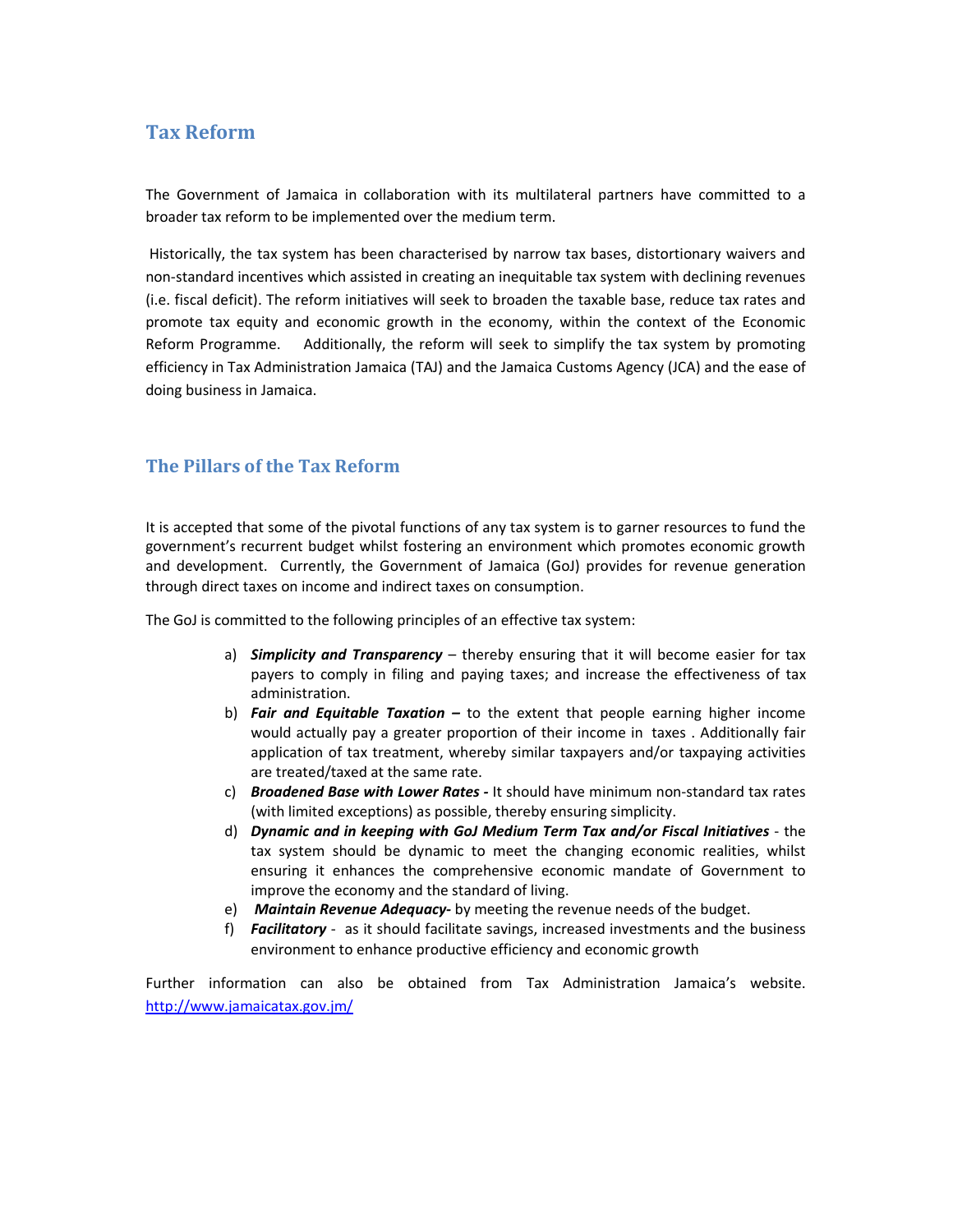# Enactment of new legislation in support of the tax reform

Some of the legislation that has been enacted in support of the Tax Reform includes:

1. The Omnibus Incentive Legislation (also referred to as OIL), provides for comprehensive amendment to the incentive regime, aimed at ensuring a standardized non-sector specific incentives, which incentivize both the use of capital and labour in the productive sector of businesses in Jamaica.

The amendments were effected through the following enactments, which were passed in December 2013 and came into effect 1 January 2014:-

a. The Fiscal Incentives (Miscellaneous) Act, 2013 (FIA), standardized the incentive regime, whereby with its introduction, the government ceased granting incentives under 'legacy' incentive legislation and commenced granting tax incentives under this current Act FIA. You may view the Act here: The Fiscal Incentives (Miscellaneous Provisions) Act 2013

## Benefits provided as per the FIA

- Employee Tax Credit , businesses that employ workers and have statutory expenditures by virtue of the number of persons employed would be allowed to claim a tax credit equivalent to 30% of the aggregate of statutory deductions (i.e., Education Tax, HEART Trust, NIS, and NHT). This would assist in reducing the associated business cost, particularly, labour intensive operations. It should be noted that the income on which ETC is calculated on the operating income of the firm and no other income (e.g., passive income such as investment income). Also, entities MUST be tax compliant in every regards for the incentive to be accessible.
- Reduced Corporate Income tax (CIT) for unregulated companies at a rate of 25%, which may be further reduced by the application of the ETC to as low as 17.5%. Regulated companies will continue to at the rate of 33 1/3%).
- Modernized capital allowance regime, which provides for simplified depreciation calculation by utilizing the straight line basis rather than the reducing balance. The regime also now accounts for intangibles such as intellectual property and research and development.
- Revised provisions governing the utilization of tax losses
- Reduction and/or Removal of import duty in respect to raw materials and select intermediary goods used for production of goods and/or internationally traded services. The extent of these benefits is further detailed in the companion legislative changes to the Stamp Duty Act and the Customs Duty Act – which is further discussed below.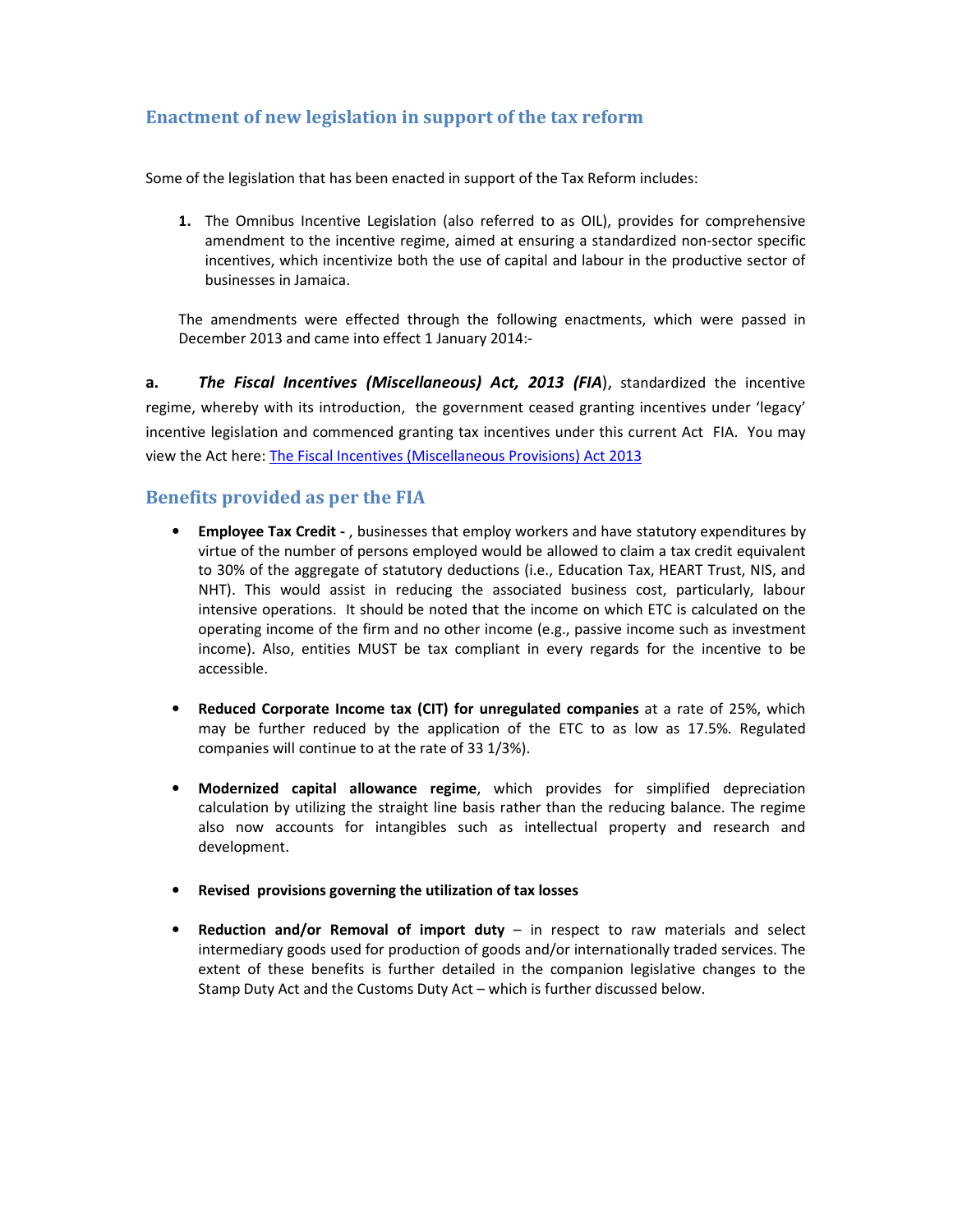# Repealed incentive enactments (i.e. Legacy Incentives Laws)

With the enactment of the FIA, the following incentive legislations were repealed with effect from January 01, 2014:

- The Cement Industry (Encouragement and Control) Act
- The Export Industry (Encouragement) Act
- The Foreign Sales Corporation Act
- The Hotels (Incentives) Act
- The Industrial Incentives Act
- The Industrial Incentives (Factory Construction) Act
- The International Finance Companies (Tax Relief) Act
- The Motion Picture Industry (Encouragement) Act
- The Petroleum Refining Industry (Encouragement) Act
- The Resort Cottages (Incentives) Act
- The Shipping (Incentives) Act

Additionally, the Income Tax Act was amended to remove the incentive provisions pertaining to approved farmers.

Under the FIA, certain relief from GCT that was available to beneficiaries under repealed tax incentive legislation has been terminated as of January 01, 2014. Previously, the GCT Act accorded a zero-rated status to imported items that were exempt from customs duty pursuant to the repealed legislation.

### It should be noted that no new approvals will be granted under these legacy incentives on or after January 01, 2014.

Persons who were granted approval under any of the above legacy incentives before January 01, 2014 (continuing beneficiaries) shall continue to be entitled to the benefits afforded under that legacy incentive until they expire. However, such persons may elect to forgo their remaining entitlement under that legacy incentive in order that they may benefit under the FIA.

## Incentive enactments retained

The following incentives, however, have been retained:

- The Jamaica Export Free Zones Act
- The Income Tax Act (Junior Stock Market Companies)
- The Bauxite and Alumina Industries (Encouragement) Act
- The Urban Renewal (Tax Relief) Act
- Income Tax provision for the Junior Stock Exchange

Persons who have been granted approval under these incentive programmes will continue to benefit under the current tax regime or may choose to graduate to the incentives under the FIA.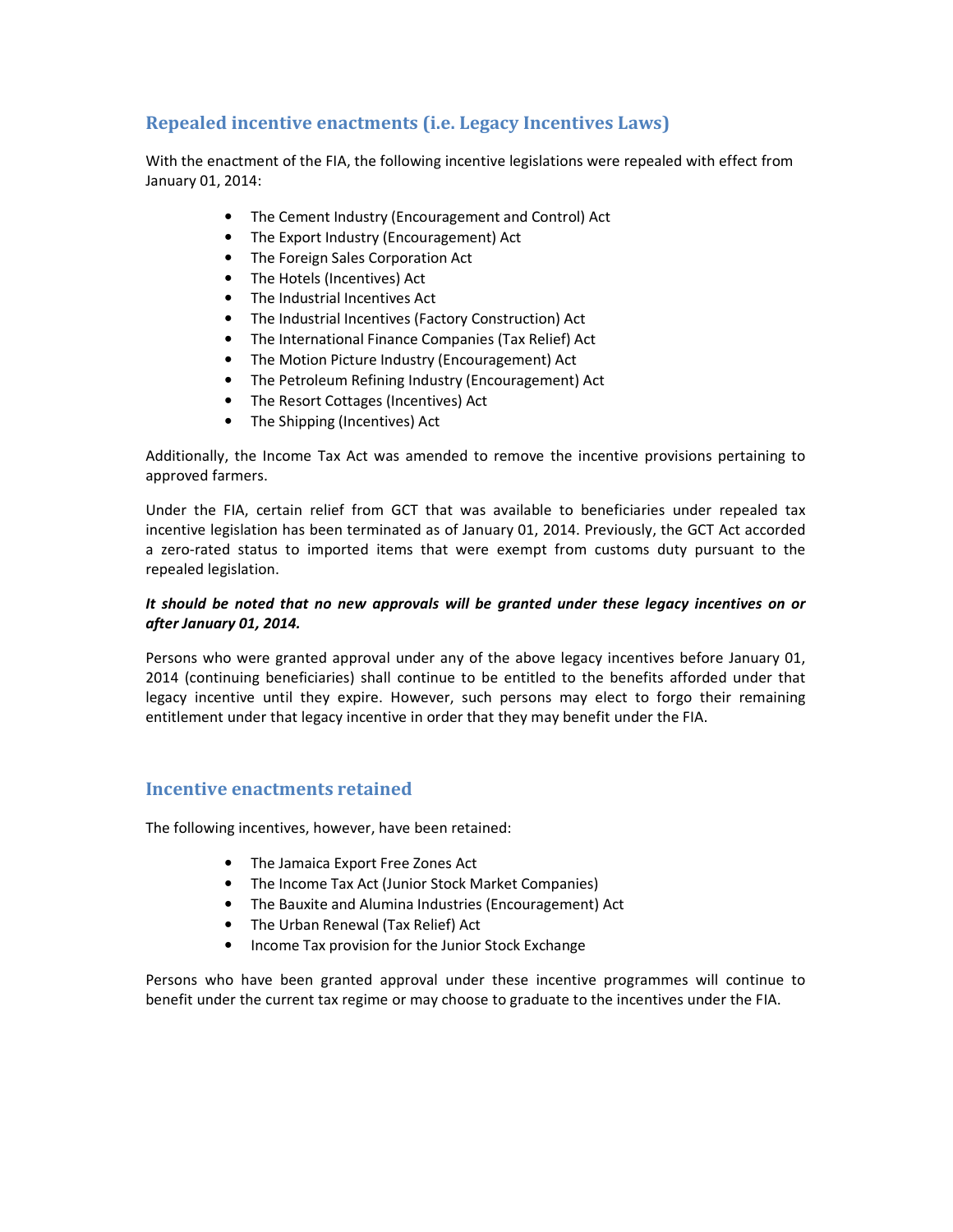b. Large scale and pioneering projects" will receive special treatment. This will be governed by particular rules and a parliamentary approval process, rather than solely on ministerial discretion. To view the Act visit: the Income Tax Relief Act (Large Scale Projects and Pioneer Industries) Act 2013.

c. Additional Stamp Duty (ASD) Reform  $-$  The ASD is a market protection tax, particularly in relation to agricultural items. It also includes items such as extrusions, wines, liquors.

The reform provides for additional benefit in this area. The allotted benefit is based on the type of good being imported, and is therefore broken down into consumer and non-consumer goods. The benefits are noted as follows:-

- i. Non- consumer goods would be provided at a rate of 0% (based on the applicability in the Stamp Duty Act.
- ii. Proposed that the relief to goods (other than those used as productive inputs in areas such as agriculture/manufacturing), as per the Appendix B of the Stamp Duty Act would be retained. Examples included are goods imported from CARICOM or goods used by Government.
- iii. Reform of the current mechanism to deal with the treatment of goods used in the productive inputs (for agriculture, manufacturing etc.) – relief would be provided for raw materials, intermediate goods, consumables or packaging materials that used directly in the production of primary products or the manufacture of goods. The system will differ as the relief will not be broadly applicable – as some goods will be ineligible or eligible for partial relief, based on the availability within the local market. This process is to be managed through the Fiscal Incentives Linkages Committee
- iv. Designation of Non-Consumer goods for relief This is recommended for goods that the Minister is satisfied as being used primarily by the intended beneficiaries, the relief may be granted to any importation of said product. The relief would be across the board and remove the discrimination in terms of the importation by the producer/manufacturer.
- v. In respect to the inadequacy of supply, relief is to be granted in respect of listed goods imported during a temporary period.

To read more visit: Stamp Duty (Amendment of Schedule) Order Resolution, 2013; and

- d. Customs and Tariffs Revision Efforts have been made at standardizing the duty rates and provide statutory concessions to the productive sector.
	- i) Reduce CET to Aggregate import duties  $-$  For agricultural imports tariff rates at or below 40% have generally been reduced to the default rate of 20 percent, however, in exceptional cases, the CET rates above 50% would be maintained (poultry, milk and cream, including milk powder, and vegetables). In an effort to reduce the rate disparity between similar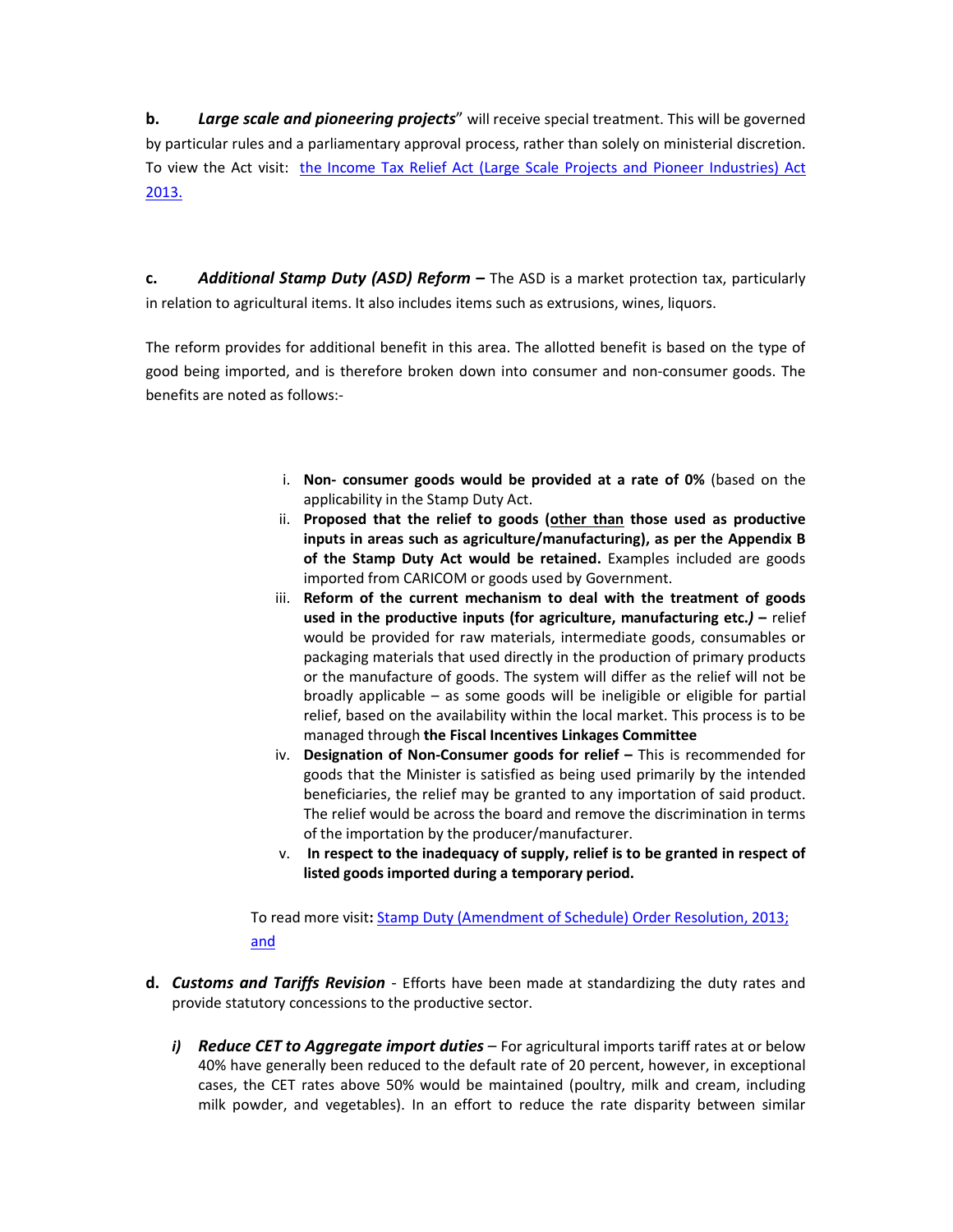goods, some items that were previously 0% have been increased to 5%. This should assist in reducing the anomalies for misclassification of goods.

- ii) Productive inputs would be 0% (depending on what is allowable by CARICOM). Nonconsumer goods have been largely reduced to 0%. A rate of 0% has been applied to consumer items and intermediary goods used in the productive process for manufacturing and primary producers (agriculture) through the Productive Inputs Relief (PIR regime). Tourism Accommodation and Attractions sectors, Creative Industry and Healthcare sectors are provided duty relief on a specified list of items. The concession provided under the PIR is still subjected to the constraints of the CARICOM Treaty. To view the act visit the Customs and Tariffs Revision (Amendment) Order Resolution, 2013
- 2. The Charities Act, 2013 has implemented a mechanism for the regulation of charitable organisations by a single authority and has established a comprehensive legal and institutional framework for that purpose.

The government has ceased the granting of waivers to charities other than under the new legislation. With effect from  $24<sup>th</sup>$  December 2013, all charitable organisations must be registered under the new regime in order to be eligible for exemptions granted under the Act. A transitional period of six months was provided for organizations that were organized or operated for charitable purposes before the new legislation came into force to continue receiving tax benefits under the Charitable Organizations (Tax Harmonization) (Miscellaneous Provisions) Act, 2013.Organizations that are not registered under the new Charities Act will cease to be considered a registered charities entitled to tax benefits. To read more visit The Charities Act, 2013

To start the registration processes in becoming a registered charity make contact with the Registrar for Cooperative and Friendly Societies or visit http://dcfsjamaica.org/

**3. The Tax Collection Act** – seeks to make provision for formulation of a ranking system in accordance with which the Commissioner General of Tax Administration Jamaica and the Commissioner, Jamaica Customs Agency will have the power to determine whether arrears of taxes, as well as the penalty thereon, are uncollectible and give the Minister power to writeoff such arrears and penalties upon the Commissioner General and Commissioner of Customs, having determined that the arrears and the penalty thereon are uncollectible.

To view the Act visit: Tax Collection Act (Amendment) 2013, and attendant Regulations

4. General Consumption Tax- the Government of Jamaica continues the drive to widen the tax base in an effort to create an efficient tax system whilst reducing the applicable rates, provided sufficient revenue performance. In an effort to widen the base the government is seeking to widen the range of goods and services subject to the tax by reducing the level of zero rating through subjecting government purchases to GCT.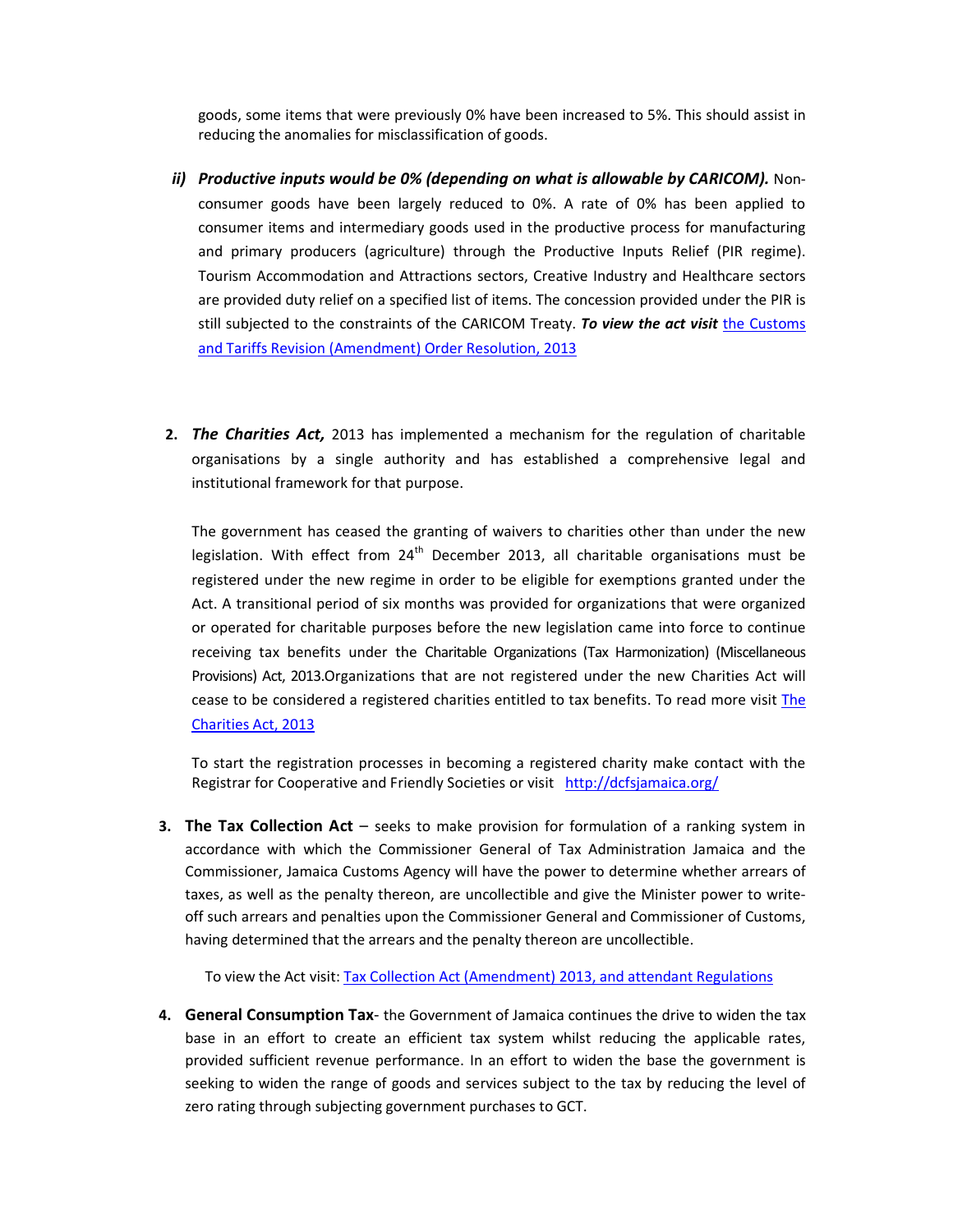# Tax Relief

The Tax Relief Unit processes on a daily basis applications for relief across the various tax types, e.g. Custom Duty and General Consumption Tax. The unit also processes applications for the 20% duty concession available to travelling officers in the Public Service.

It should be noted however that the Government of Jamaica, in collaboration with its multilateral partners, has drastically reduced the incidence of discretionary waivers.

A discretionary waiver is being defined as one that requires the Minister of Finance to utilize his power (under the various acts) to waive all or a portion of duties and taxes imposed on a taxpayer/importer.

The curtailment of these waivers has been achieved largely through the creation of the Charities Act and the Fiscal Incentives Act. As a result of the passage of these legislations, requests that would have fallen in either of these categories cannot be processed under the current cap.

Waivers now account for a smaller revenue loss.

We continue to process 20% motor vehicle duty concessions provided to travelling officers in the public service as per the Customs and GCT Acts. http://www.mof.gov.jm/sites/default/files/docs/Concession\_APPLICATION\_FORM.pdf

http://www.mof.gov.jm/sites/default/files/docs/Concession\_CIRCULAR.pdf

# Selected Research Publications by Taxation Policy Division Staff

### "Property Tax Performance in Jamaica" (2014)

Abstract: Jamaica's property tax is an important revenue source for local government operations. Nonetheless, there are challenges in the local property tax system. The major contribution of this paper is to provide inferential and descriptive analyses of the performance of Jamaica's property tax over the period 1993 to 2013. Our findings revealed that the property tax has performed satisfactorily in terms of revenue yield in real terms. Additionally, we examined the revenue responsiveness of the property tax as well as the tax in an international context. Hitherto, this was an under-explored issue and our research attempts to fill this gap. JEL no. H20; H71

Keywords: property tax; effective tax rate; tax compliance; tax elasticity

"Impact of Jamaica's General Consumption Tax on Final Consumption Expenditure" (2014)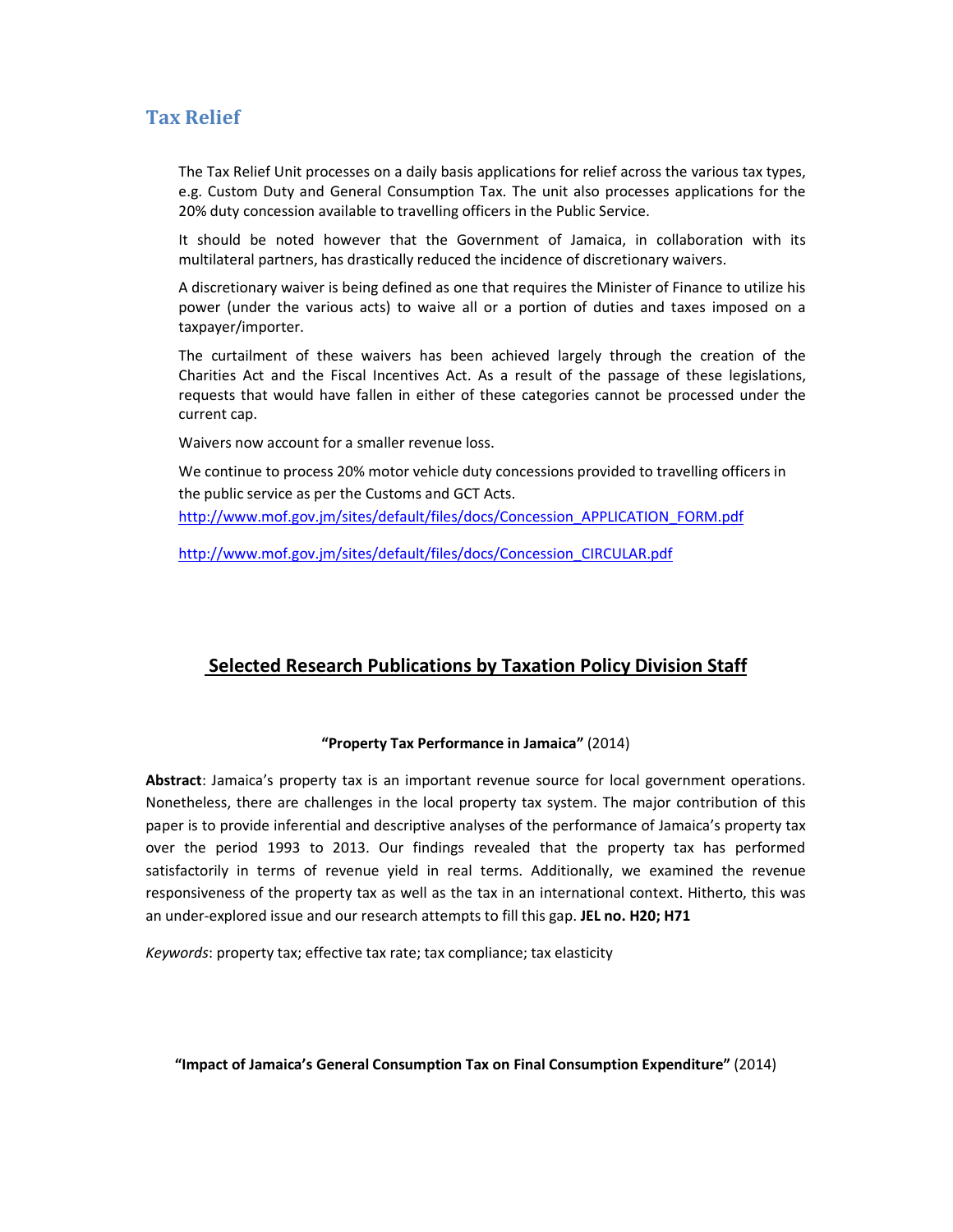Abstract: Consumption taxes are effective ways of raising revenue for governments across the world. This is evident in the case of Jamaica, as its General Consumption Tax has been a vital source of revenue since its implementation. Despite being a good generator of revenue, hitherto, the impact that the tax has had on consumption is virtually unknown. Consequently, this study provides a comprehensive analysis of the impact of Jamaica's general consumption tax on final consumption expenditure. In line with similar empirical studies on value added taxes, our analysis revealed that the GCT had a negative and significant influence on consumption expenditure. JEL no. H21, H27

Keywords: value added tax, general consumption tax; final consumption; VAT revenue ratio;

### "Tax Structure Turbulence in Jamaica" (2014)

Abstract: Jamaica's tax structure has evolved over decades. In this note, to the best of our knowledge, we present original estimates of Jamaica's tax structure turbulence (i.e. the degree to which a country's tax structure changes from one year to the next) for the period 1995-2013. Our preliminary findings show that not only did the country's turbulence index declined overall during the period but approximately 3.5 per cent of the country's total tax revenue was "shifted" to other tax instruments annually.

Keywords: tax structure turbulence; indirect taxes; direct taxes

### "Dissecting Jamaica's Value Added Tax" (2014)

Abstract: Value added taxes have become immensely popular since their first implementation over half a century ago. Despite their pervasiveness, there is a relative paucity of empirical evidence that explores in detail, the efficiency of a value added tax for a specific developing country. The major contribution of this paper is three-fold: Firstly, by applying a newly developed technique, it dissects Jamaica's value added tax for the first time to the best of our knowledge, in order to ascertain the major contributors to its revenue performance. Secondly, it presents relatively rare empirical panel data evidence on the determinants of value added tax performance in Latin American and Caribbean countries over the period 2006-2012. Finally, we examine Jamaica's value added tax in an international context and suggest some policy recommendations for enhancing the efficiency of the country's general consumption tax system. JEL no. H21, H25, H83

Keywords: value added tax; collection efficiency; VAT revenue ratio; tax productivity; tax compliance; panel data

"Corporate Income Tax Revenue: Why So Erratic?" (2013)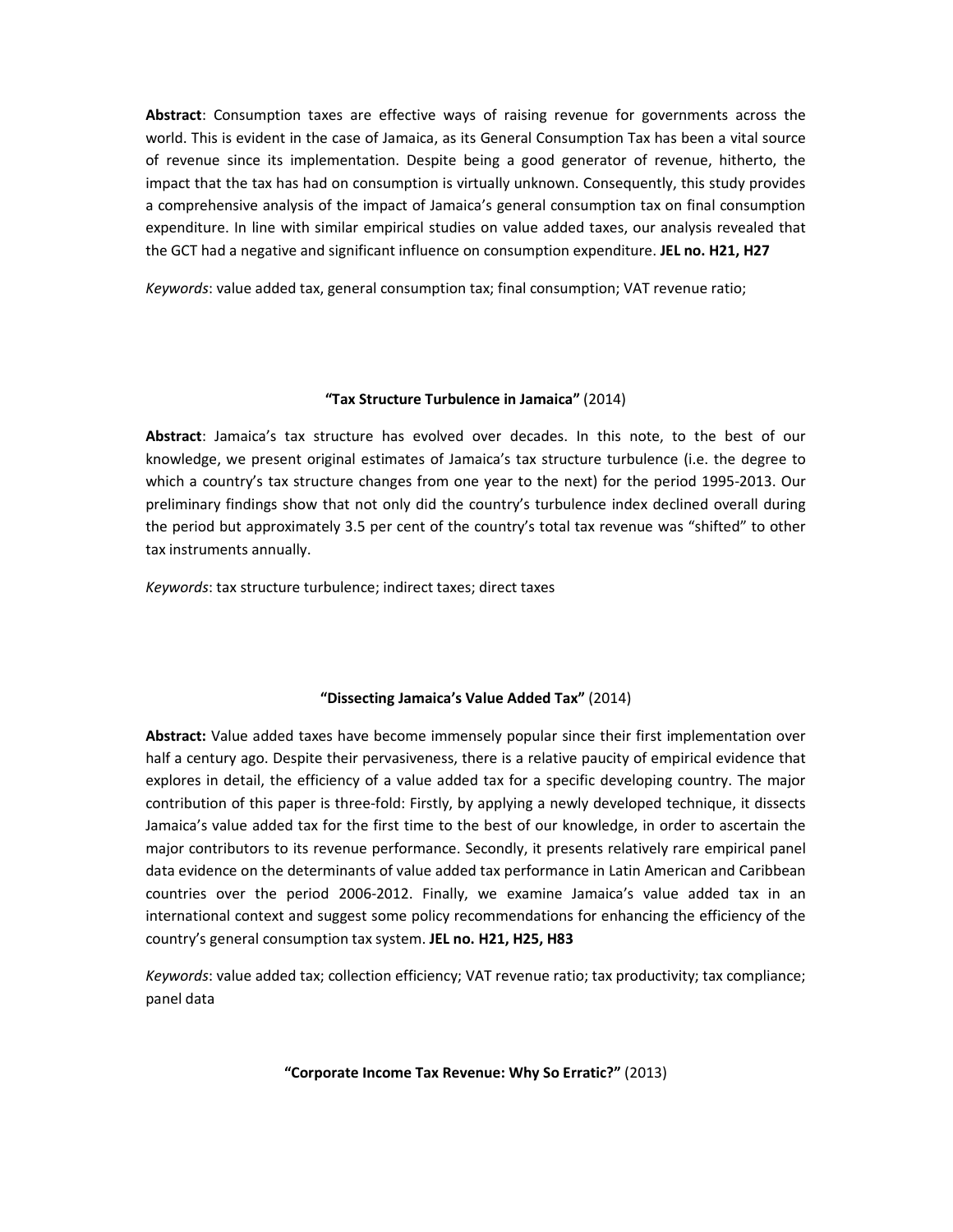Abstract: This note attempts to highlight inter alia various reasons the corporate income tax revenue is generally very difficult to predict. As the note mentions in passing, this is not something that is unique to Jamaica, but rather an inherent problem for forecasters globally based on the nature of the particular tax type involved.

Keywords: corporate income tax; volatile; forecasting; taxable income; losses carried forward;

#### "Tax Revenue Instability in Jamaica Explored" (2013)

Abstract: The relative stability of a country's tax revenue is a critical factor which affects its development. Consequently, it is important for the tax authorities to periodically assess how stable is the government's tax revenue stream and the possible impact of such volatility on government spending and the overall budgetary and planning process. In this vein, a major objective of this research is to assess for the first time to our knowledge, the level of revenue instability in the Jamaican tax system. Despite the possible adverse implications of massive fluctuations in the tax revenue (including an inability to meet its expenditures adequately), hitherto, the issue of tax revenue instability was unexplored in the Jamaican context. Additionally, we provide another potentially useful contribution by ascertaining how diversified the country's revenue structure is. This analysis should be useful to local policy-makers bearing in mind that a diversified revenue structure contributes significantly to achieving stable tax revenues. Our preliminary findings indicate that while the total tax revenue was stable over the period 1996-2012, the situation was mixed for the individual the tax types. Finally, after computing a version of the Hirschman-Herfindahl index of revenue diversification, our estimates corroborate the conjecture that Jamaica's tax structure is fairly diversified. JEL no. H20, E32

Keywords: tax instability; tax elasticity; diversification

### "Tax Capacity, Tax Effort and Tax Gap in Jamaica" (2012)

Abstract: Raising tax compliance has been a serious challenge for the Jamaican authorities for decades. While significant efforts have been made to ensure that tax compliance continues to rise, achieving this objective is difficult. Identifying the tax capacity of the Jamaican tax system is important based on the fact that this would help tax authorities to ascertain the potential revenue that remains uncollected. Furthermore, knowledge of a related concept i.e. the tax effort, would give an indication of the level of burden that Jamaican taxpayers face relative to other countries with similar tax handles. Consequently, this research is attempts to estimate the tax capacity of the Jamaican economy in addition to the country's tax effort. Using 1990-2010 panel data for some 22 countries our results indicate that Jamaica's tax capacity ranges roughly from 16.8 per cent to 18.9 per cent. Additionally, the country's tax effort value is generally greater than one. This tentatively suggests that on average, Jamaica is collecting more in taxes relative to other Latin American and Caribbean countries with similar tax handles. JEL no. H26, H29

Keywords: tax capacity; tax effort; tax gap; tax morale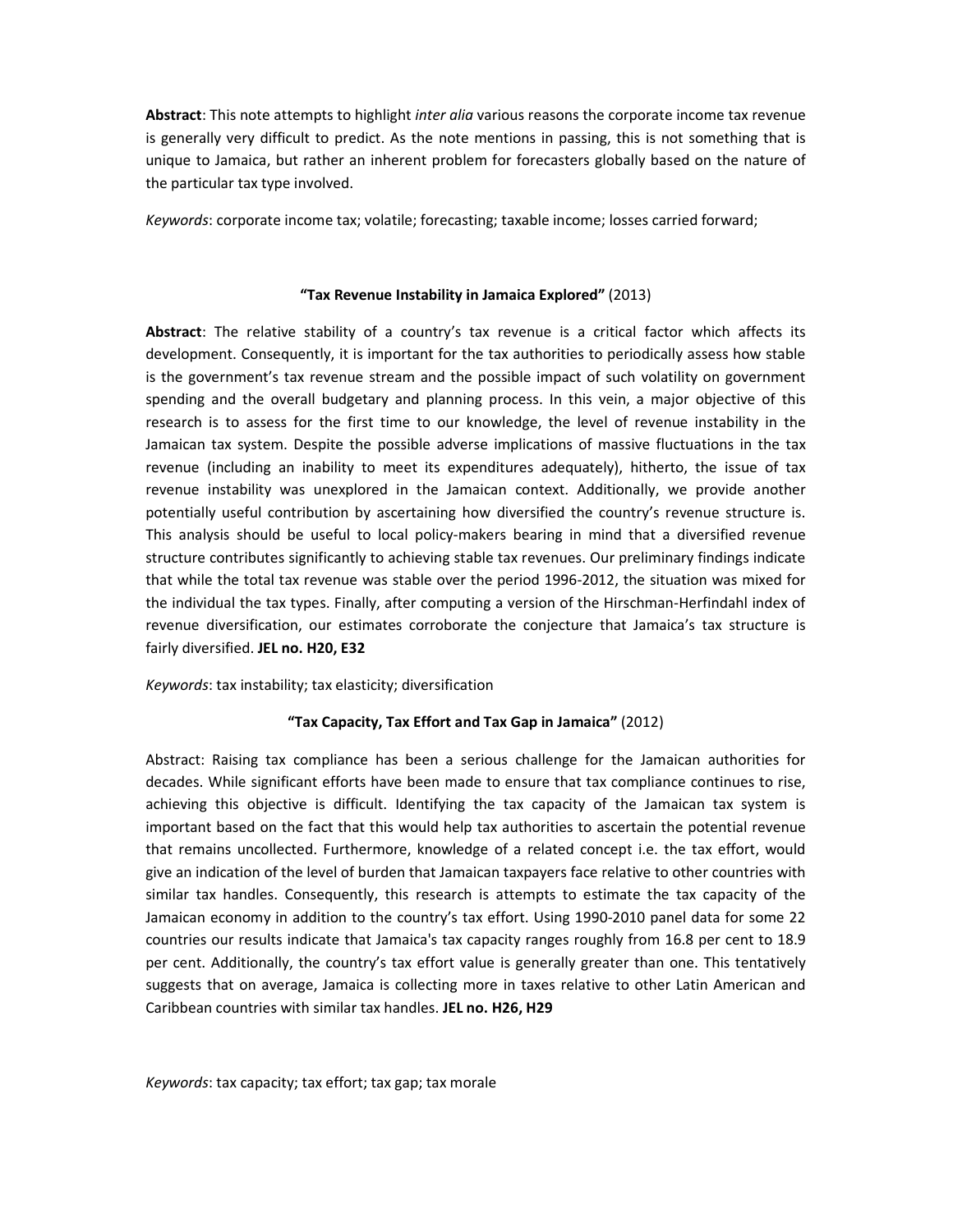#### "Revenue Performance and Instability of Jamaica's General Consumption Tax" (2012)

Abstract: The General Consumption Tax (GCT) is a pivotal source of revenue for the Jamaican Government since its inception. This paper presents a comprehensive analysis of the performance of the GCT with particular emphasis being placed on fiscal year 2010/2011. Two major contributions of this study are as follows: Firstly, we present and analyse for the first time, GCT revenue instability indexes and secondly, we provide a rough estimate of the revenue-maximizing GCT rate by compiling a GCT Laffer curve. Our findings suggest that despite the fact that the standard GCT rate had slightly exceeded its optimal level, the GCT revenue has performed creditably (in both real and nominal terms) over the years partly due to sporadic discretionary policy actions. JEL no. H24, H30

Keywords: General consumption tax; value added tax; tax buoyancy; tax elasticity; tax instability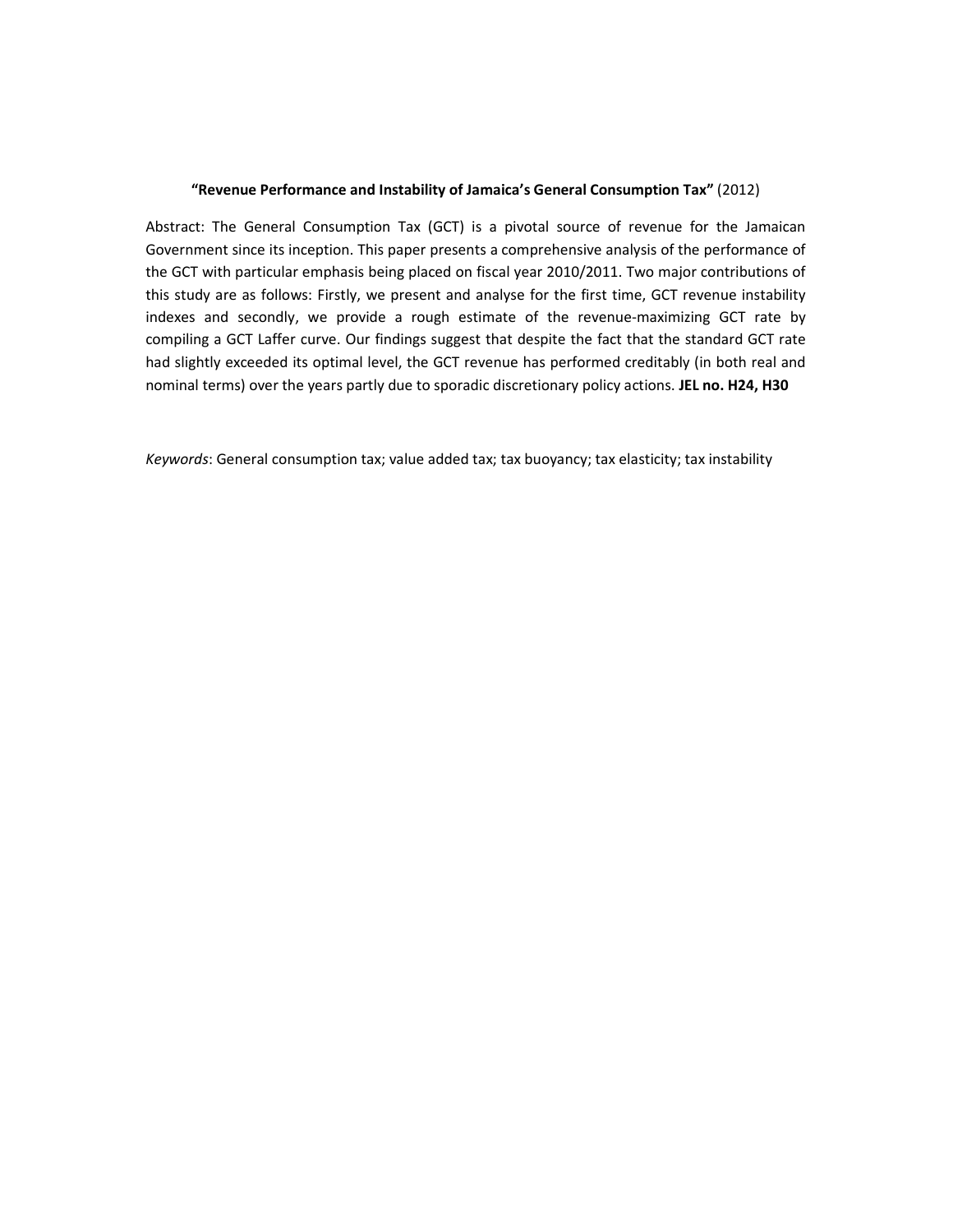#### "Personal Income Tax Performance in Jamaica" (2011)

Abstract: The Personal income tax (PIT) is a vital source of revenue for Jamaica. Consequently, a detailed examination of the performance of this tax is warranted. Our analysis revealed that during the period 1996 to 2010 revenue from the PIT continued on an upward trend in real terms. Inferential and descriptive techniques indicated that the PIT revenue performed relatively well with significant increases reflected throughout the review period. Moreover, measures of revenue responsiveness, including the buoyancy and elasticity of the tax were also computed. We also supplemented our analysis by computing for the first time, the productivity of the PIT in order to shed light on how well the income tax performed in terms of revenue production. JEL no. H24, O54

Keywords: personal income tax; tax elasticity; tax buoyancy; tax productivity

#### "Tax Incentives and Jamaica's Agriculture Sector" (2011)

Abstract: The Jamaican Agriculture Sector has undergone many challenges over the years. Nonetheless, the Sector's contribution towards inter alia employment and food security is invaluable to the Jamaican economy. So important is the Sector that the Government's continuous intervention in the business of Agriculture is arguably justified. In this research, we adopt a "cost-benefit" analysis to quantify for the first time Jamaica's Agriculture Sector fiscal revenue yield vis-à-vis the incentives granted. Our results reveal that Government granted more incentives to the Sector compared with the amount of taxes collected. This is surprising based on the fact that relative to other selected Sectors in the real economy, the Agriculture Sector contributed the lowest tax revenue. JEL no. N50

Keywords: agriculture Sector; tax incentive; tax revenue

#### "Estimates of Tax Expenditures for Jamaica, 2007-2009" (2011)

Abstract: Governments have voluntarily foregone tax revenues for decades. In this research, we provide estimates of tax expenditures for the major tax types in Jamaica for the period 2007-2009. Using detailed tax returns and national accounts data, we find evidence overall that these expenditures vary widely among the major tax types. Nonetheless, an important caveat is that some of our estimates were mainly based on data of varied quality and as such, these findings should be viewed as suggestive, if not tentative. JEL no. H20

Keywords: tax expenditure; tax type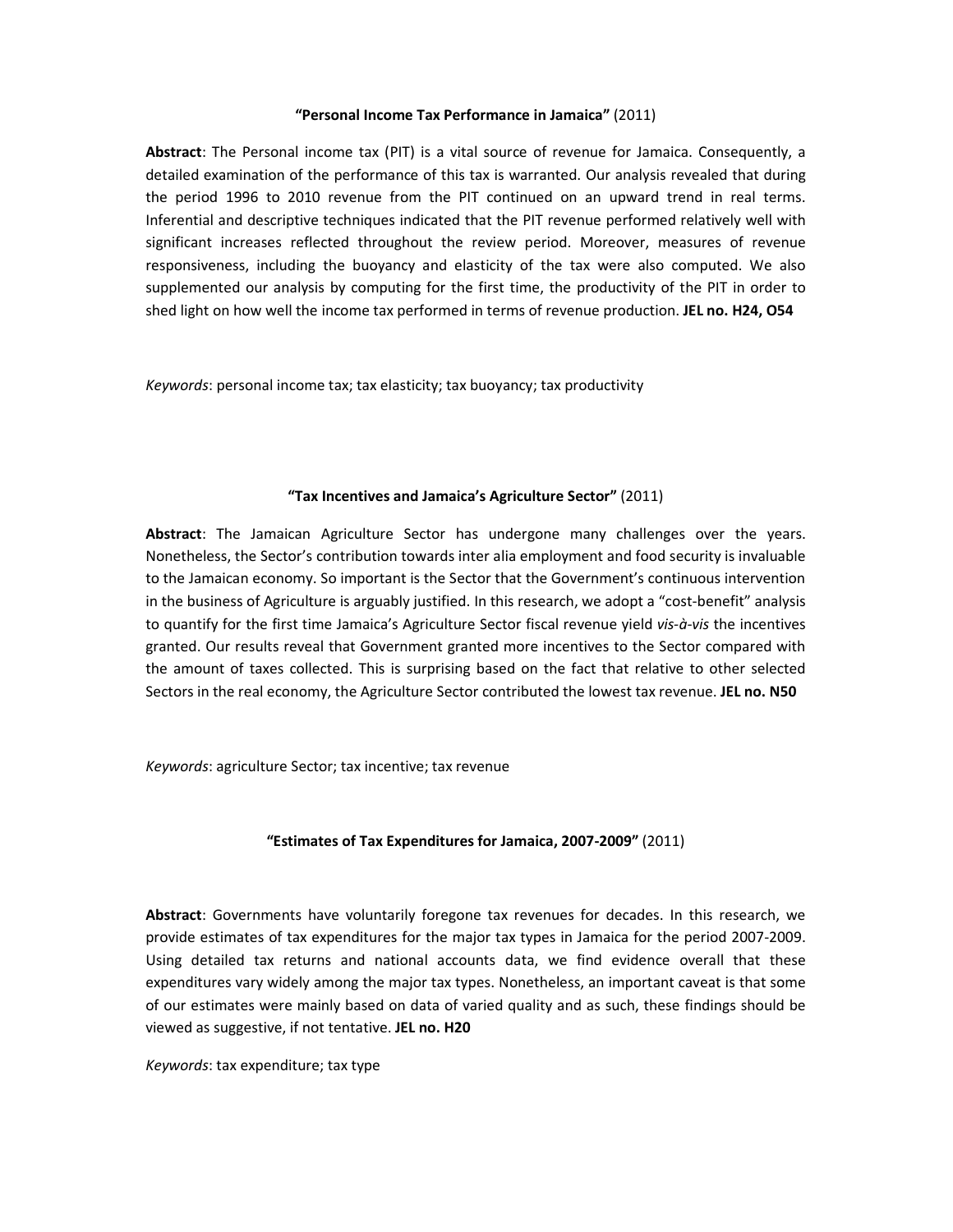#### "Tax Incentives and the Jamaican Telecommunications Sector" (2009)

Abstract: The Jamaican Telecommunications sector has undergone significant transition over the past decade. Its contribution towards infrastructural and commercial development in the Jamaican economy is second to none. Using a "cost-benefit" analysis, this research quantifies for the first time the net benefit of Jamaica's telecommunications sector in terms of its fiscal revenue yield vis-à-vis the incentives granted. Our results show that despite the granting of various tax incentives to the sector, the government has benefited overall based on the net tax revenue earned from telecom activities.

Keywords: telecommunications sector; tax incentives; tax revenue

### "Estimates of Tax Compliance for Jamaica" (2010)

Abstract: People have successfully evaded taxes for decades. In this research, we examine the longstanding issue of tax compliance in Jamaica. Using detailed individual tax returns data, we find evidence overall that compliance varies widely among the major tax types and is typically higher for indirect taxes. JEL no. H26

Keywords: Tax compliance; tax-gap; tax avoidance; informal economy; tax morale; tax evasion; tax amnesty

### "Tax Incentives and the Jamaican Tourism Sector" (2010)

Abstract: The Jamaican tourism sector has experienced admirable growth in recent years. Government has recognized the Sector's importance of the economy and as such has conducted various initiatives to stimulate the tourism business. Furthermore, the Sector's contribution towards infrastructural development as well as earning foreign exchange for the Jamaican economy is second to none. Using a 'cost-benefit' analysis, this research quantifies the net benefit of Jamaica's tourism sector in terms of its fiscal revenue yield vis-à-vis the incentives granted. Our results show that despite the granting of various tax incentives to the sector, the government has benefited overall based on inter alia the net tax revenue earned from tourism activities. JEL no. L83

Keywords: Tourism sector; tax incentives; tax revenue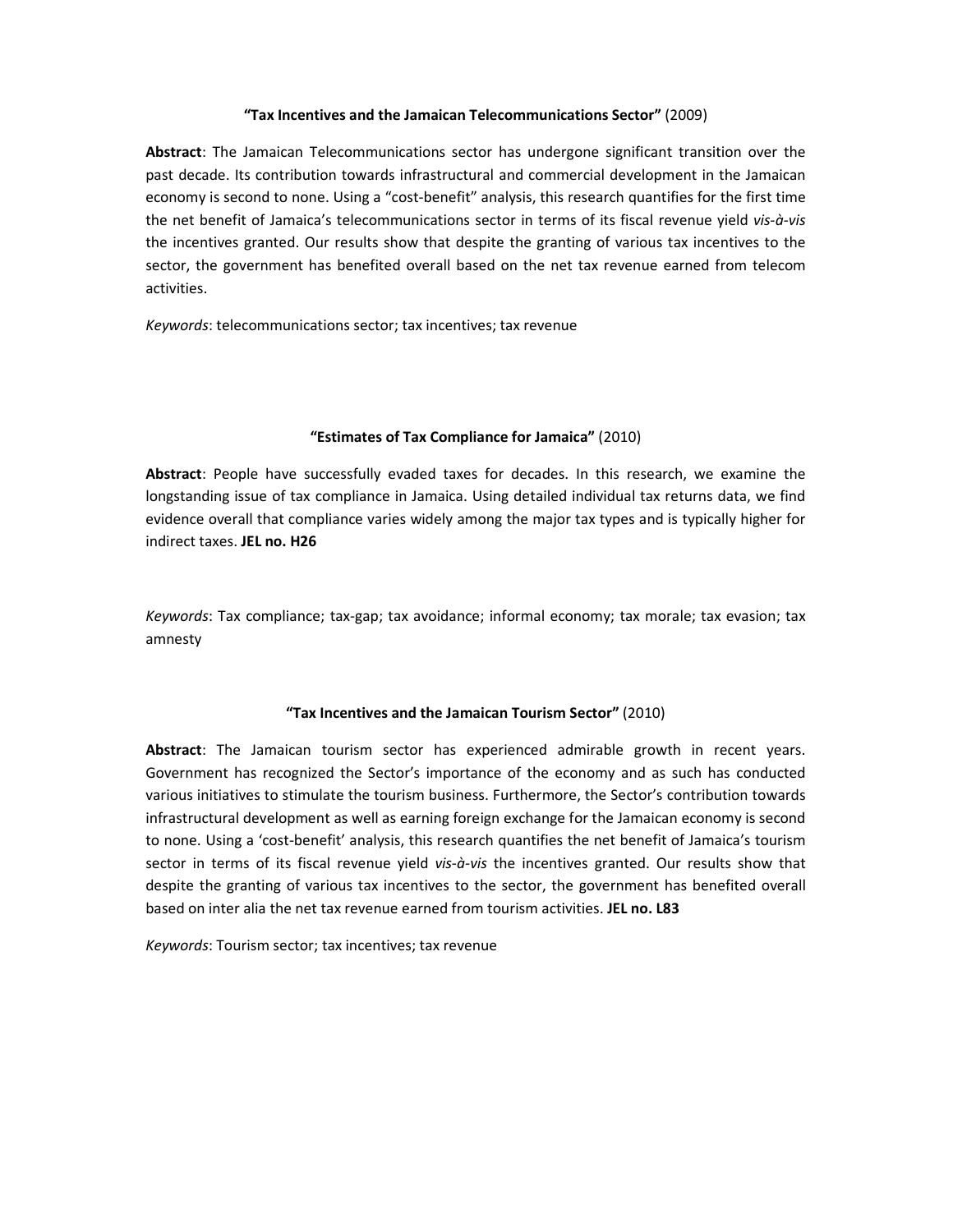#### "Revenue Performance of Stamp Duty and Property Transfer Tax in Jamaica" (2009)

Abstract: Despite their small contributions to total Government revenue, stamp duty and property transfer tax remain as elements of the Jamaican tax system. This study examines the revenue performance of Jamaica's stamp duty and property transfer tax in recent years. Our analysis indicates that overall there was robust growth in revenue yielded from these taxes during the period 1989-2009 in both nominal and real terms. Finally, we estimate the buoyancy and elasticity of both revenue sources as well as examine these taxes in an international context.

Keywords: stamp duty, property transfer tax, buoyancy, tax elasticity

### "The Performance of International Trade Taxes in Jamaica" (2009)

Abstract: International trade taxes have been a critical source of revenue for many years. This study seeks to examine the performance of Jamaica's international trade taxes over the period 1989 to 2008. The analysis shows that international trade taxes have experienced robust growth over the period, in both nominal and real terms. The research also attempted to estimate the buoyancy and elasticity of this revenue source as well as outlined some fiscal implications of several factors that have compromised the revenue yield.

Keywords: international trade taxes; border tax evasion and avoidance; revenue

Buoyancy; elasticity

### Corporate Income Tax Performance in Jamaica" (2008)

Abstract: Corporate income taxes have been a reliable source of government revenue for decades. This paper presents an extensive analysis of the revenue performance of Jamaica's corporate income tax (CIT) in recent years. Using descriptive and inferential techniques, we find evidence suggesting that the CIT has performed unsatisfactorily in terms of revenue yield in real terms. Another primary contribution of the research is that it estimates the revenue cost of corporate tax incentives in the context of a developing country. This has been a relatively neglected area in the public finance literature and our research attempts to bridge this gap. JEL no. H25, O54

Keywords: corporate income tax; tax elasticity; tax incentives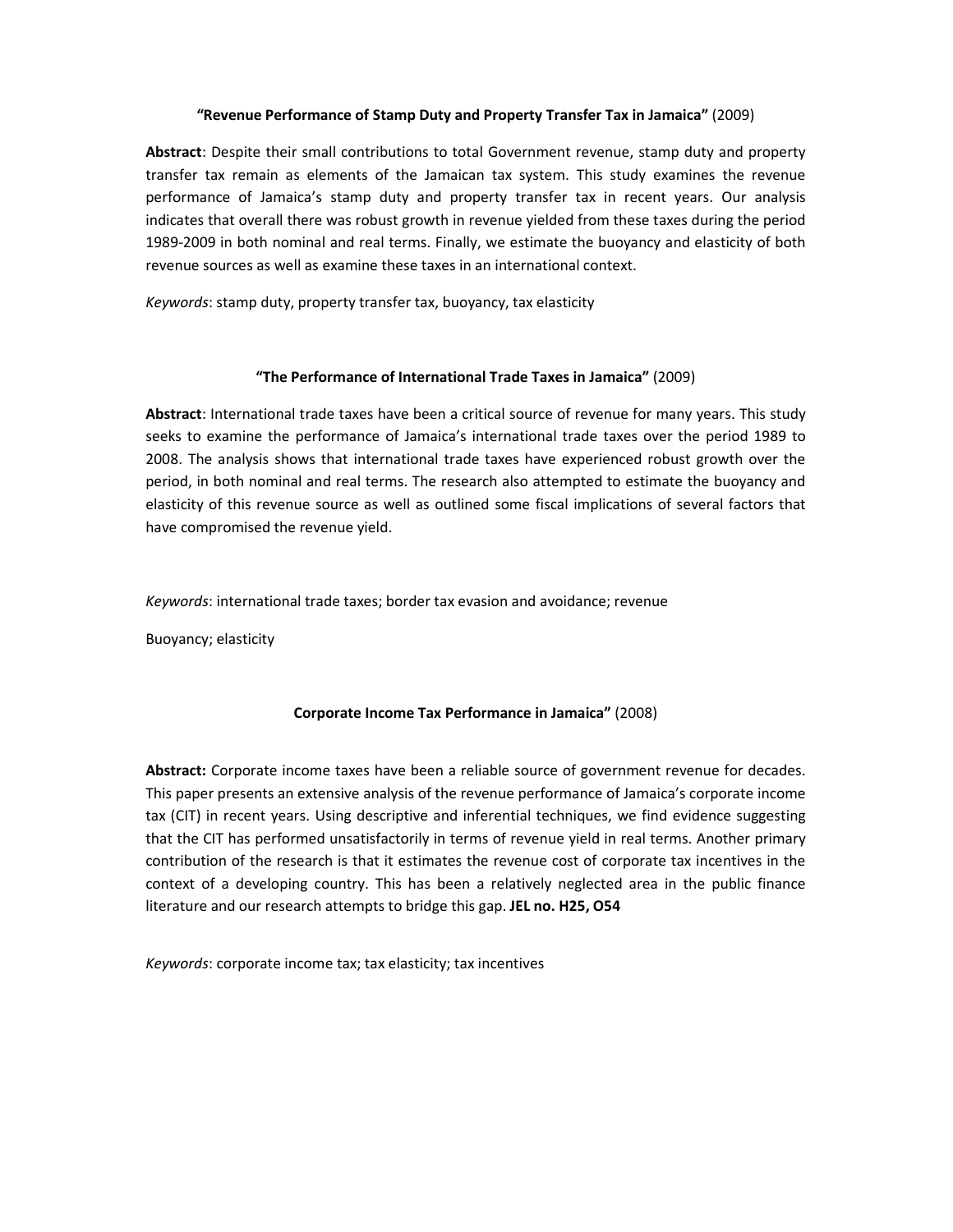## "Marginal Intra-Industry Trade: The Case of Jamaica's Trade with CARICOM Countries" (2008) [Published in the International Trade Journal, Vol. 22, No. 4, pp. 415-456].

Abstract: Of the dearth of empirical studies on marginal intra-industry trade, there is a relative paucity of empirical evidence involving developing countries. The major contribution of this article is twofold: Firstly, it measures to our knowledge for the first time the extent of Jamaica's marginal intra-industry trade with CARICOM. This study is warranted bearing in mind that Jamaica's involvement in recent integration efforts with CARICOM will have adjustment costs implications. Secondly, we compare the performance of various Jamaican export sectors with their CARICOM counterparts. The article concludes by proposing some recommendations for policy makers to ensure smoother functioning of the Jamaican labour market. JEL no. F1, O54

Keywords: Intra-industry trade; marginal intra-industry trade; adjustment costs, smooth adjustment hypothesis.

### "The Nexus between Tax Structure and Economic Growth in Jamaica" (2008)

Abstract: This study examines the impact of the tax burden and the general tax structure on economic growth in Jamaica for the period 1989-2006. After controlling for various determinants of growth, our results indicate that the CIT and PAYE had no impact on economic growth, while the effect of the GCT was positive albeit fragile. Our findings also show that there is no evidence to support the argument that the average tax burden was growth retarding. Nevertheless, the research lends support to the calls for a rebalancing of the Jamaican tax system towards more indirect forms of taxation.

Keywords: economic growth; tax structure; tax mix; tax burden

## "Jamaica's Labour Productivity Re-Visited" (2008) [Published in the Labour Market Information Newsletter, Issue 55, pp. 9-16, Planning Institute of Jamaica, January]

Abstract: The compilation and dissemination of internationally comparable labour productivity indicators have become a topical issue in recent years. This paper presents a comprehensive analysis of the performance of Jamaica's labour productivity vis-à-vis selected countries. Overall, based on our estimates, we find evidence suggesting that although Jamaica's labour productivity is relatively low compared with some major trading partners, the country has registered labour productivity growth during the last two decades. Computation of internationally comparable labour productivity has been a relatively unexplored matter in Caribbean countries and our research contributes to filling this gap. JEL no. J24, O4

Keywords: labour productivity; unit labour cost; KILM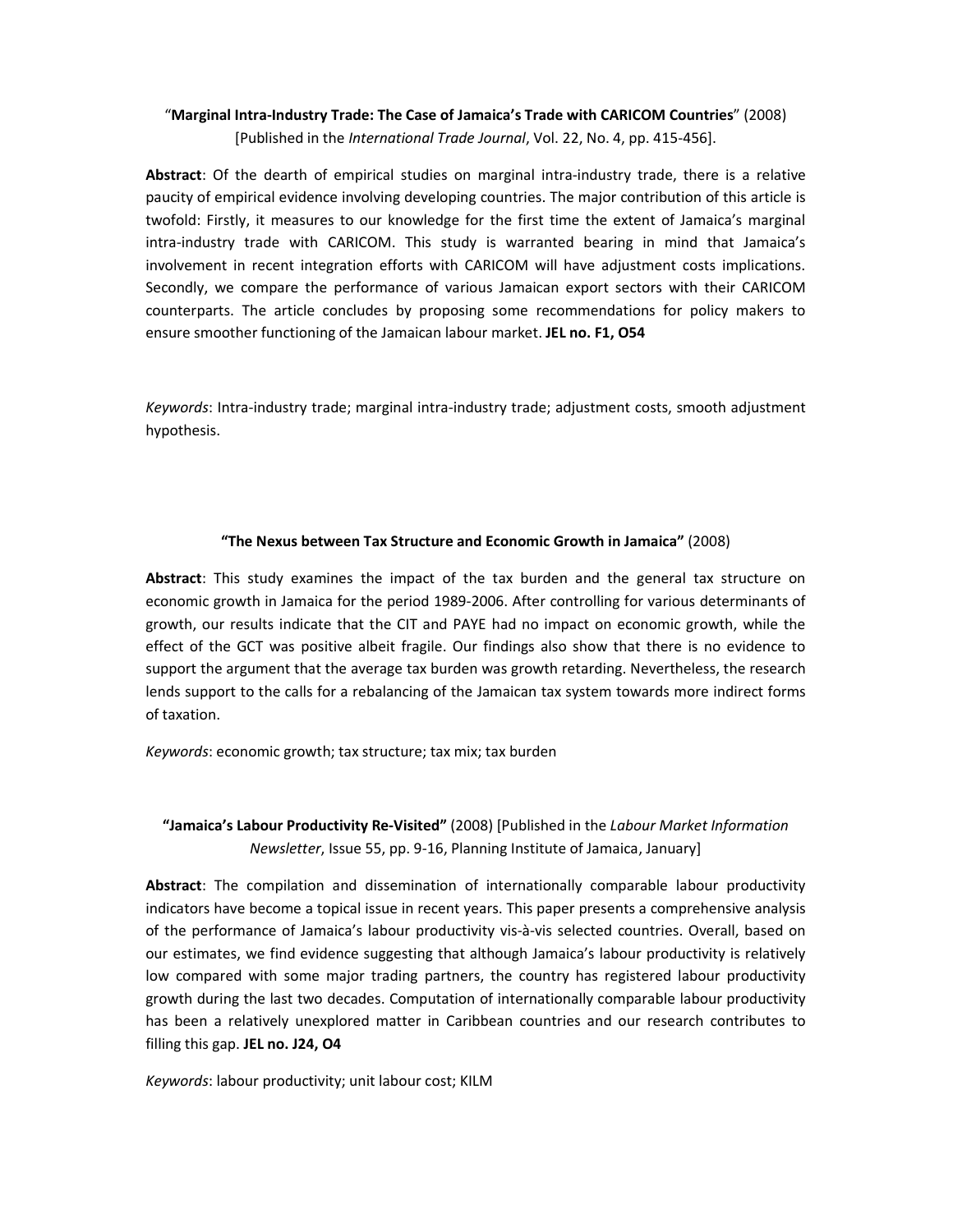#### "Should Jamaica Adopt a Comprehensive Flat Tax?" (2008)

Abstract: Since the mid-1990s, several countries, especially in Eastern Europe, have adopted socalled "flat taxes". In this note, we examine the rudiments of a flat tax while mentioning a few countries that have introduced such a tax. These and other issues are explored in this research with particular emphasis placed on Slovakia; a rare country to have embraced a comprehensive flat system and appears to have reaped some level of success.

Keywords: comprehensive flat tax; exemptions; Eastern Europe

#### "Revenue Performance of Jamaica's Consumption Taxes" (2007)

Abstract: Consumption taxes have been reliable sources of government revenue for decades. This paper provides a comprehensive analysis of the revenue performance of Jamaica's consumption taxes, with particular focus being placed on the general consumption tax (GCT). Overall, using descriptive and inferential analyses, we demonstrate that despite the presence of multiple rates levied on some products that make the tax unnecessarily complex to administer, the GCT has performed well since its introduction. Another primary contribution of the research is that it measures the buoyancy and elasticity of consumption taxes in the context of a developing country using recent data. This has been a relatively under-researched area in the public finance literature and our research contributes to filling this gap. JEL no. H24, H30

Keywords: general consumption tax; VAT; tax buoyancy; tax elasticity

## Research on Jamaica's Trade Performance with CARICOM and Other Countries via Free Trade Agreements, 2003 to 2012.

Abstract: Trade is the lifeline of the Jamaican economy. The primary objective of this research is to evaluate the trade performance of Jamaica with CARICOM and other trading partners with which there is a Free Trade Agreement. Our results show that exports from Jamaica to some of our traditional markets have decreased in recent years, but Jamaica has explored untraditional markets, especially in Europe, as facilitated by the free trade agreement. Also, the country has been increasing exports to the CARICOM Member States. However, unlike the experience of CARICOM and the European Union, the Agreement with Latin America does not yield similar results as our report shows that exports to Latin America is insignificant while the imports to Jamaica has been increasing annually.

**Disclaimer:** The authors are solely responsible for all the results, errors and omissions in the above publications. Consequently, the views are not necessarily those of the Ministry of Finance and Planning.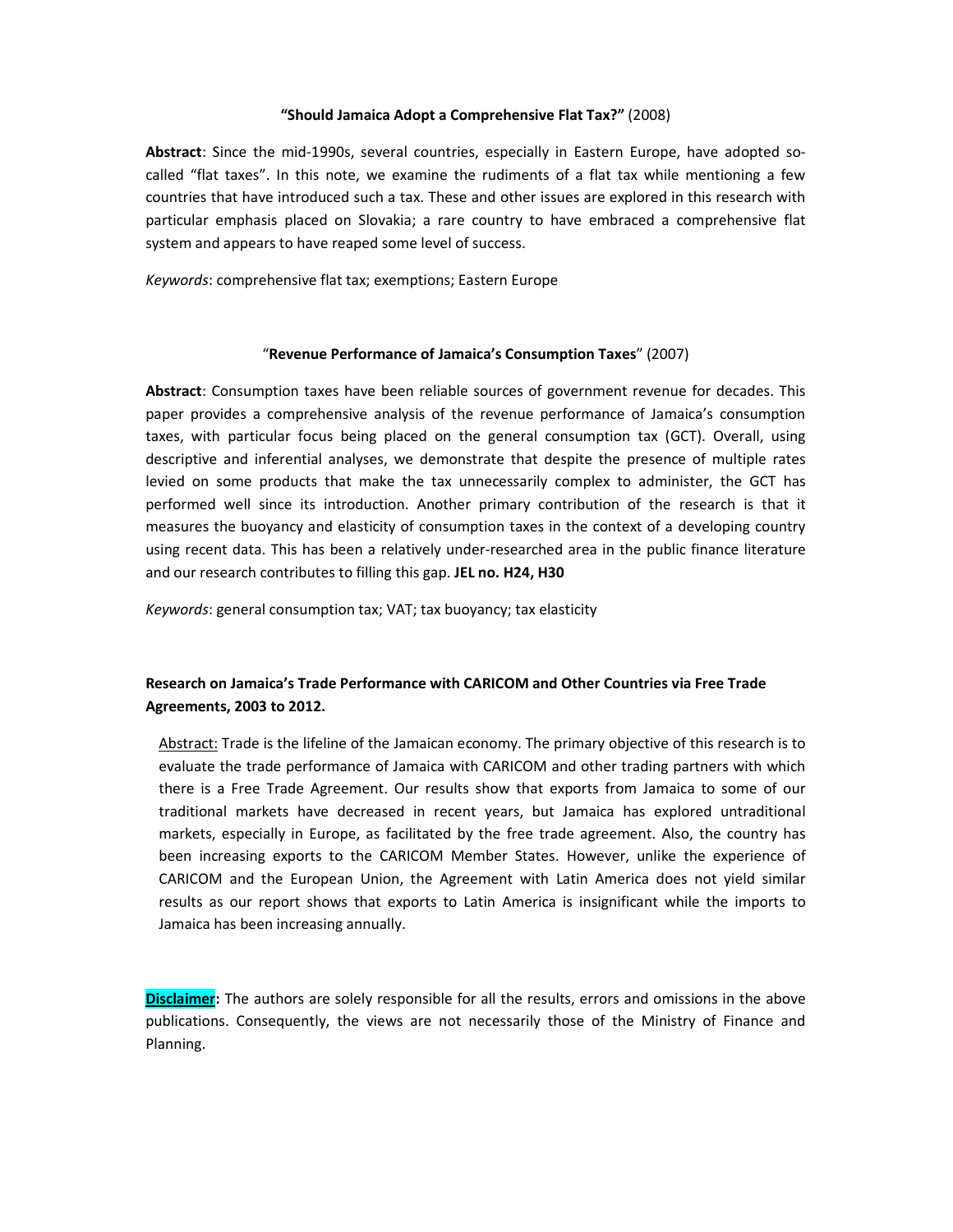#### Implementation of the 2012 Harmonization System of Classification (2014).

The Harmonized System of Classification (HS) is regarded as the "common language of International Trade". The HS is the World Customs Organization's (WCO) international multipurpose product nomenclature used as the basis for Customs Tariffs and the collection of international trade statistics. The WCO is responsible for the HS and revises the system at regular intervals to ensure that it reflects changes in technology or in patterns of international trade. Consequently, this 2012 version replaced the then existing 2007 version.

### Reformed the Common External Tariff (CET) rate structure (2014).

Recognizing the need to safeguard the revenue and encourage economic development, the CET rate structure was rationalized and simplified subject to our CARICOM obligations. The Government of Jamaica (GoJ) showed its indiscretion towards opportunities for misclassification and disingenuity by reducing tariff dispersion, reducing high rates to converge to a standard maximum rate of 20 percent and increasing selected rates levied on a number of goods from zero to 5 percent. In addition, while maintaining compliance with the CARICOM tariff regime, import duties on essential inputs for domestic producers were reduced to a zero rate.

### Implementation of Free Trade Agreements (FTA)

- CARIFORUM/ EC Economic Partnership Agreement (2013)
- CARICOM/ Cuba Economic Cooperation Agreement (2014)
- CARICOM/ Costa Rica Free Trade Agreement (2014)
- CARICOM/ Dominican Republic Free Trade Agreement (2014)
- CARICOM/Colombia Free Trade Agreement (2000)
- CARICOM/Venezuela Free Trade Agreement (2000)

The implementation of the various FTAs allows Jamaica to access the market of the relevant trading partners by either not having to pay the associated customs duties or pay at a reduced rate as per the terms of the agreement. Likewise, a concessionary rate of duty will be applicable to selected goods entering Jamaica.

#### The Unit is currently participating in the ongoing CARICOM/ Canada negotiations

CARICOM currently has a non-reciprocal trading arrangement (CARIBCAN) with Canada that allows member states to export certain goods without paying the applicable duty. However, this arrangement expired in December 2013 but Canada using its discretion has not removed the arrangement from its legislation. The CARICOM/Canada agreement, though reciprocal, is